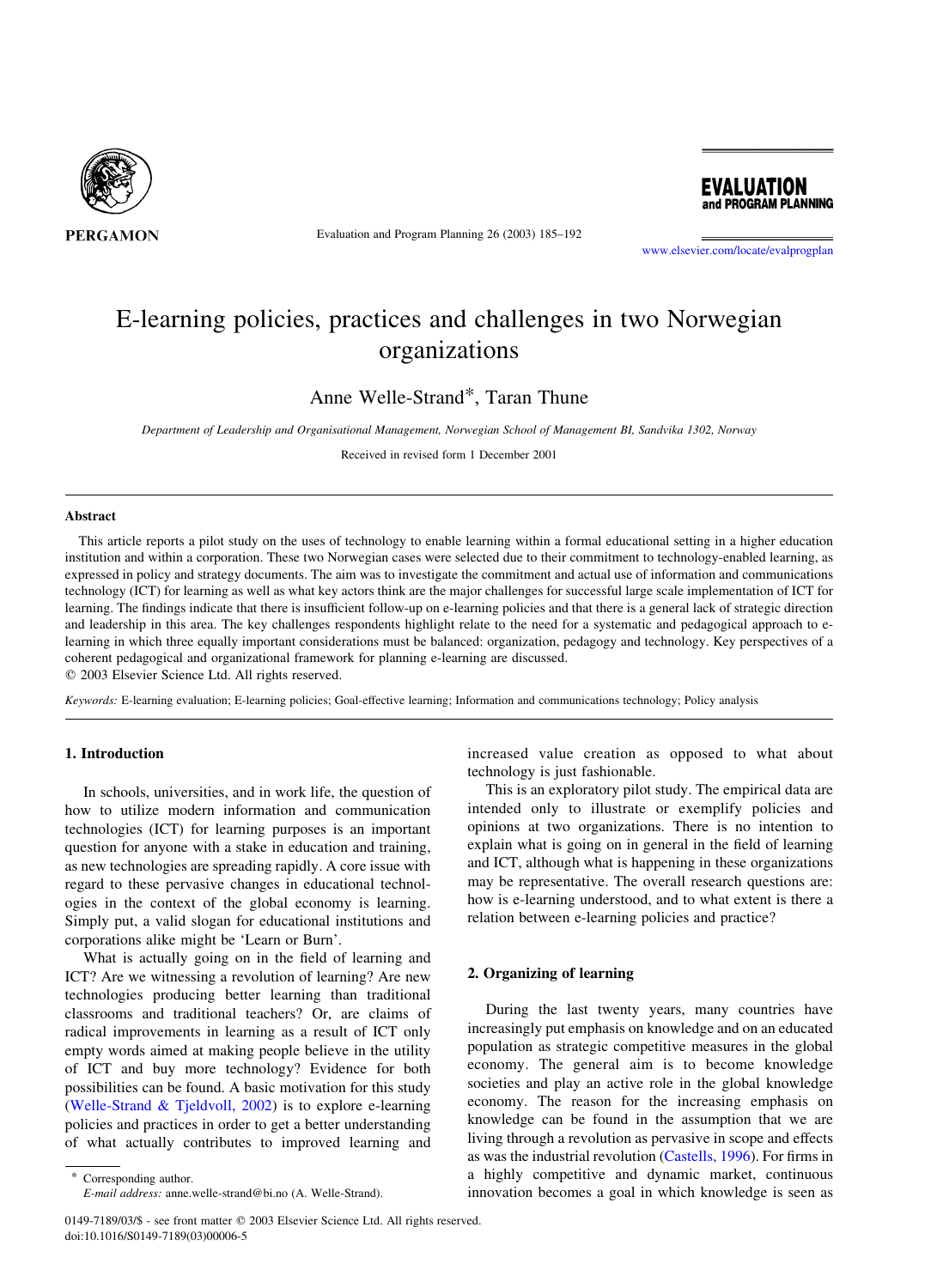the core resource and learning is viewed as the most important process ([Lundvall, 1992](#page--1-0)).

In a society where knowledge is the main resource, the development and spread of new knowledge becomes central. Consequently, universities and institutions of higher learning are seen as central agents of innovation and competitiveness. "If knowledge is the electricity of the new informational-international economy, then the institutions of higher education are the power sources on which the new development process must rely" ([Castells, 1994, p. 16\)](#page--1-0). [Trondsen \(2000\)](#page--1-0) argues that new technologies, highly competitive global markets and the new labor force all contribute to the increasing demand for learning. Today's global context forces all organizations to find ways of adapting to changed surroundings or surrender—that is, learn or burn.

A critical condition for making an institution's ICT learning (e-learning) effective is assumed to be the institution's key actors' level of understanding the rationale for organizing goal-effective learning. As an overall framework for identifying conditions of goal-effective learning, a model of relations between certain factors pertaining to all learning is applied. However, the two organizations chosen for this study represent very different learning environments. One is a private university and the other a telecommunications corporation. As this article aims at describing and comparing understanding of and experience with e-learning in these two organizations, it is necessary to understand how they differ.

Corporations as learning arenas are different from educational institutions because they do not have learning as a primary objective. Corporate learning aims to serve corporate goals and needs, and in a general sense to increase competitiveness, profit, efficiency, and so on. At the same time, learning is a cognitive process in the minds of individuals. As such, learning is related to individual learning experiences, to groups and to the larger organization. The content of learning differs in the two contexts. In educational institutions, particularly universities, learning is based on scientific disciplines or defined knowledge areas. Corporate learning, on the other hand, is interdisciplinary and oriented to practical tasks ([Sangster, MacLaran, &](#page--1-0) [Marshall, 2000](#page--1-0)); learning in corporations is built upon work tasks or work situations, and how to master certain competencies or solve specific tasks. Time is a central variable. Learning strategies in corporations are often geared towards just-in-time learning. Just in case learning, on the other hand, is learning knowledge and competencies in advance of potential use, which is the time perspective of educational institutions where students enroll in a program to learn a range of competencies for potential use in the future. Finally, another important dimension relates to the degree of planning and structuring of learning activities. Educational institutions emphasize formal learning, which is course-based and where emphasis is put on validation of acquired knowledge through testing and evaluation. This is



Fig. 1. A general model for organizing goal-effective learning.

not the primary focus of learning in corporations, where learning is a mix of formal courses and much informal learning, with the test of knowledge being improved job performance—the application of learned knowledge and skills to job tasks.

While the learning activities in educational institutions and corporations are markedly different, their efforts to organize learning share important properties with regard to planning and facilitating learning for groups and individuals. It is important to bear in mind that the model for organizing learning that we use (see Fig. 1) only takes into account deliberately planned learning activities—not informal and ad hoc learning, which represent the largest proportion of learning in corporations ([Trondsen, 2000\)](#page--1-0). Because e-learning represents pre-designed learning activities and our focus is on e-learning, our goal-directed model can be justified.

At a general and highly abstract level, the process of organizing and planning learning activities needs to take into account the following considerations and interrelationships: why learning activities are being planned; who the learners are; what is to be learnt; how it is being learnt; where and when the learning activities are taking place; and, what the effects are (see Fig. 1). These considerations correspond to didactical categories: goals, content, methods of instruction, and evaluation. In addition, explicit emphasis is put on the participant characteristics in terms of prior knowledge, learning styles and motivation. The model also emphasizes the need for considering the infrastructure for learning, in terms of where and when learning is to be archived with the view that different learning arenas impact planning and outcomes—the physical environment influences how to facilitate learning.

This general rationale of goal effective learning was formulated by [Tyler \(1950\)](#page--1-0) and further developed in a Norwegian context by [Bjørndal and Lieberg \(1978\),](#page--1-0) [Engelsen \(1997\) and Thune and Welle-Strand \(2000\)](#page--1-0).